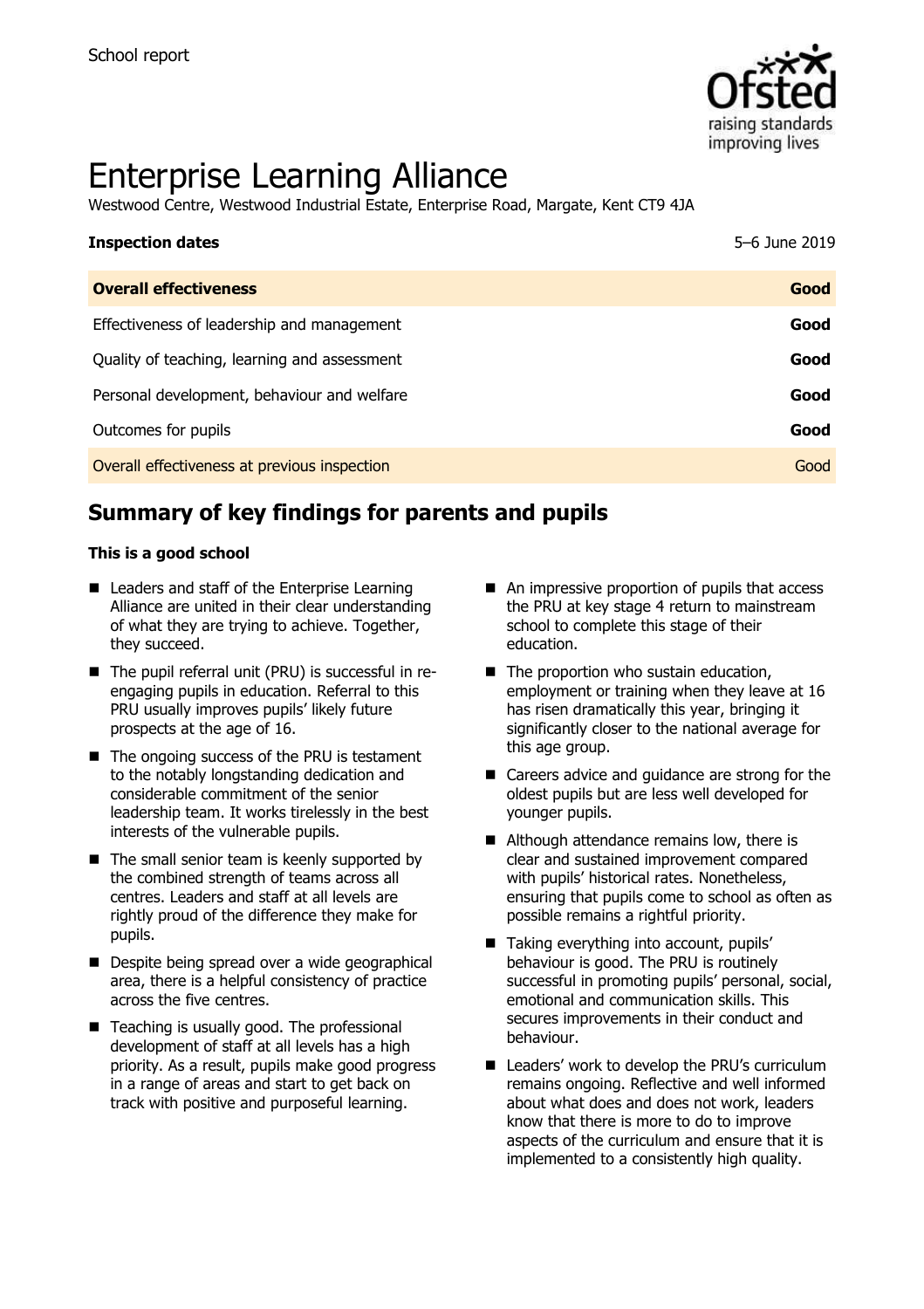

# **Full report**

#### **What does the school need to do to improve further?**

- **IMPROVE Attendance by ensuring that the very highest expectations of attendance are** embedded and tenaciously pursued at all levels.
- Strengthen curriculum leadership so that the curriculum:
	- sets out precisely the full range of learning and development that the PRU intends for its pupils across all ages
	- is implemented to a consistently high standard.
- Offer high-quality, age-appropriate careers guidance to all pupils.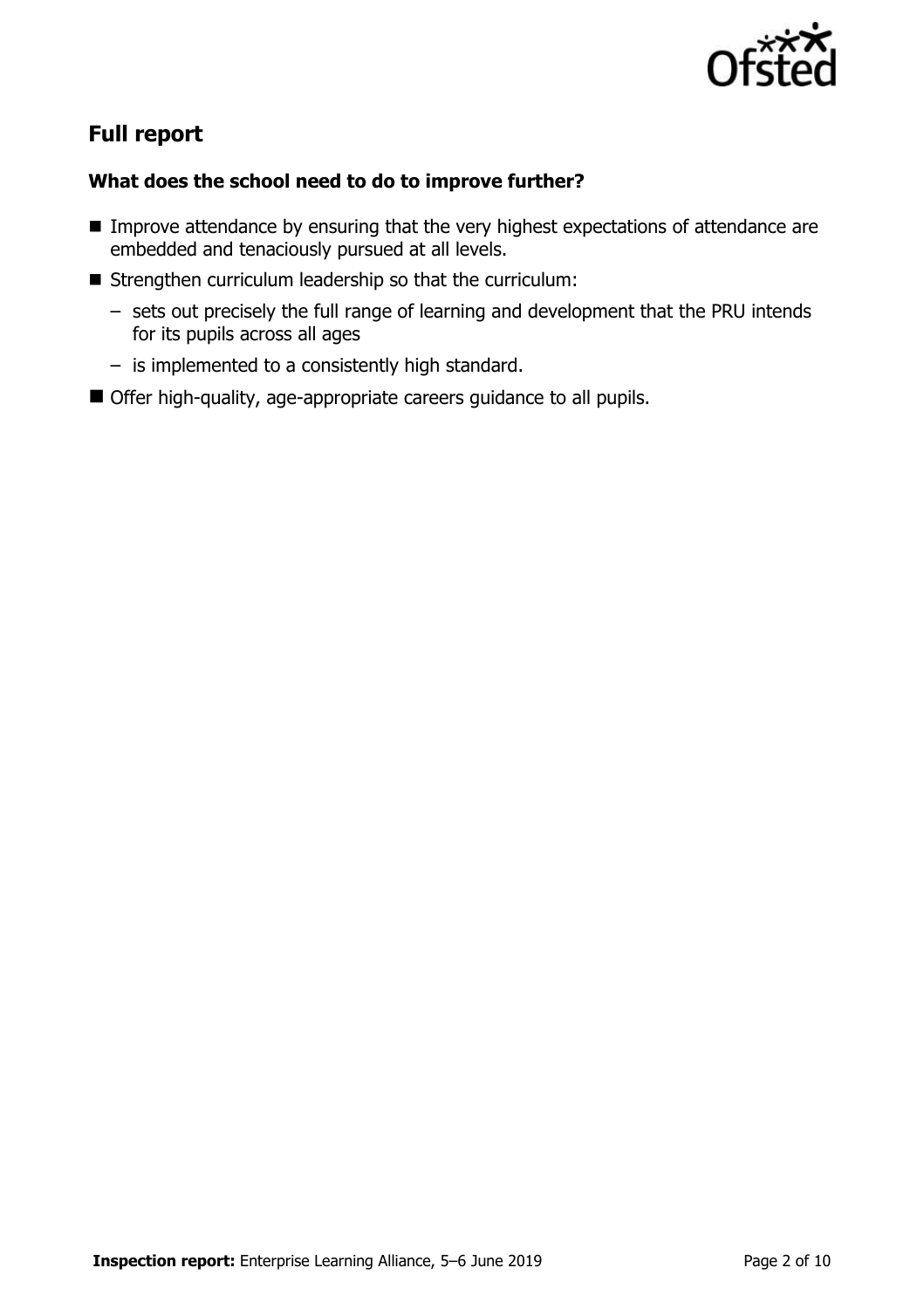

# **Inspection judgements**

#### **Effectiveness of leadership and management Good**

- Leaders are ambitious, determined and sustain tireless enthusiasm to make the PRU a haven for its pupils. Senior leaders have relentlessly high expectations. They are tenacious in their pursuit of doing the very best that they can for pupils.
- Despite the impressively long service of senior leaders at the PRU, they remain fresh, alert and constructively self-critical about what is going well and what could be improved. Leaders readily back up their assertions and beliefs with meaningful statistics and other objective evidence to show that their self-evaluations are reasonable and realistic.
- Leaders' work to improve the consistency and quality of teaching has been successful. They have a secure understanding of its strengths and relative weaknesses. Capacity for leading improvements in teaching across the PRU has strengthened since the previous inspection. This has helped increase the consistency of approach between the centres. The capacity within each centre to sustain and build on this work is growing.
- Morale is high. Staff, including teachers, are positive about the leadership and management of the PRU. They are confident in the improvements that have been made since the previous inspection. Staff feel that they are well supported by leaders in managing pupils' behaviour. Rightly, they recognise leaders' investment in staff training and development, noting how this is prioritised and valued.
- Leadership of provision for pupils with special educational needs and/or disabilities (SEND) is secure. In partnership with the special educational needs coordinator (SENCo), staff are alert to any undiagnosed or misdiagnosed needs that may be the cause of pupils' disengagement or behaviour. Recognised screening checks and assessments inform appropriate actions and next steps for individual pupils.
- The curriculum is designed and adapted to meet the needs of specific pupils, including both high prior-attainers and low prior-attainers. It enables pupils who remain on roll at the end of Year 11 to leave with recognised qualifications that they may otherwise not have attained. Additional enrichment activities, visits, outside speakers and engagement in schemes such as the Duke of Edinburgh's Award, contribute well to the promotion of pupils' spiritual, moral, social and cultural development.
- Typical of their restless and reflective determination to secure continuous improvement, leaders have tried different approaches to the curriculum in recent years. They have a much clearer idea of what does and does not work in the context of the PRU as a result. Leaders have identified correctly that there is more to do to ensure that the curriculum consistently supports the intended outcomes for pupils of all ages.
- The PRU receives very little pupil premium as this funding is mostly retained by the referring schools. However, all that the PRU does is aimed at improving the life chances of pupils who are disadvantaged or at serious risk of being disadvantaged in some way. Leaders' analysis of the difference made by particular strategies is used well to continue, modify or change what is offered to each pupil.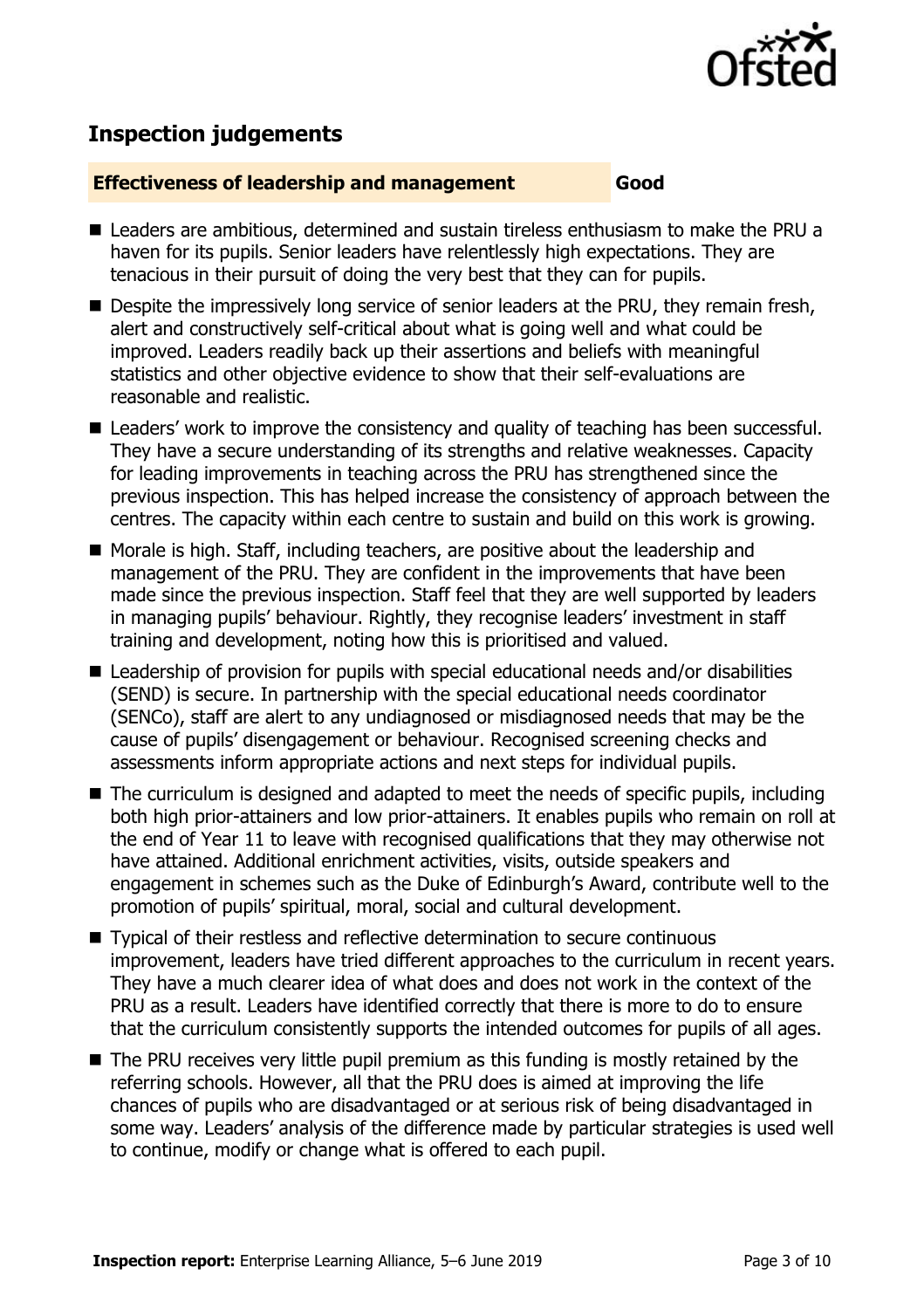

#### **Governance of the school**

- Governance is very strong. The majority of the management committee is made up of headteachers whose schools refer pupils to the PRU. It also includes representation from the local authority.
- Governors share a clear vision for the role of the PRU and the reintegration of pupils that it aims to achieve. This helps them to make decisions for the benefit of pupils across the locality. Like those involved in the day-to-day running of the PRU, governors are rightly proud of what Enterprise Learning Alliance achieves.
- The commitment of referring schools to pupils, shown by retaining them on their own rolls, is a vital feature of this partnership and collaborative approach. This is just one example of how governors form a central part of the strategic development of the PRU. The robust debate, when making decisions about reshaping the curriculum, is another.
- The management committee, in partnership with the local authority, is effective in keeping a strong oversight of the PRU's work and holding leaders to account for the quality of the provision. To do this it uses a wide range of means that befits the complexity of the provision. Governors and the local authority maintain a constructive balance between challenge and support. Their visits to the PRU are sharply focused and align well with its improvement priorities and statutory duties.

### **Safeguarding**

- The arrangements for safeguarding are effective.
- The culture of safeguarding is very strong. Leaders and staff are keenly aware of the potential risks to pupils, including those whose situations make them highly vulnerable. Thorough and effective processes for assessing and reducing risk help ensure the safety of pupils both on and off site. Leaders follow the statutory guidance on the safer recruitment of staff closely. The single central record of pre-employment checks is comprehensive and up to date.
- Staff consistently reflect and act on their knowledge of the PRU's systems and processes to safeguard pupils. From the point of induction, staff receive appropriate training, covering an ever-increasing range of safeguarding elements and potential risks that might jeopardise pupils' safety or welfare.
- Record-keeping across this complex provision is of high quality. Systems are known and used well. The role of the designated safeguarding lead and those of the deputy leads are clearly established. They ensure that the wealth of information gathered about each pupil over time is joined up effectively to inform the overall assessments of pupils' safety and well-being. Concerns are acted on promptly. The tight use of the systems means there is a clear trail of what action has been taken and what has happened as result, revealing the PRU's strong links with parents and other agencies.
- Leaders understand well the additional vulnerabilities in the context the PRU works. Leaders and staff have additional training in specific areas. They are vigilant and act appropriately on the concerns they then spot as a result. For example, staff are alert to the potential implications of what pupils say and do that might indicate a risk of radicalisation or extremism. Staff are consistent in their challenge of extreme views and promotion of fundamental British values.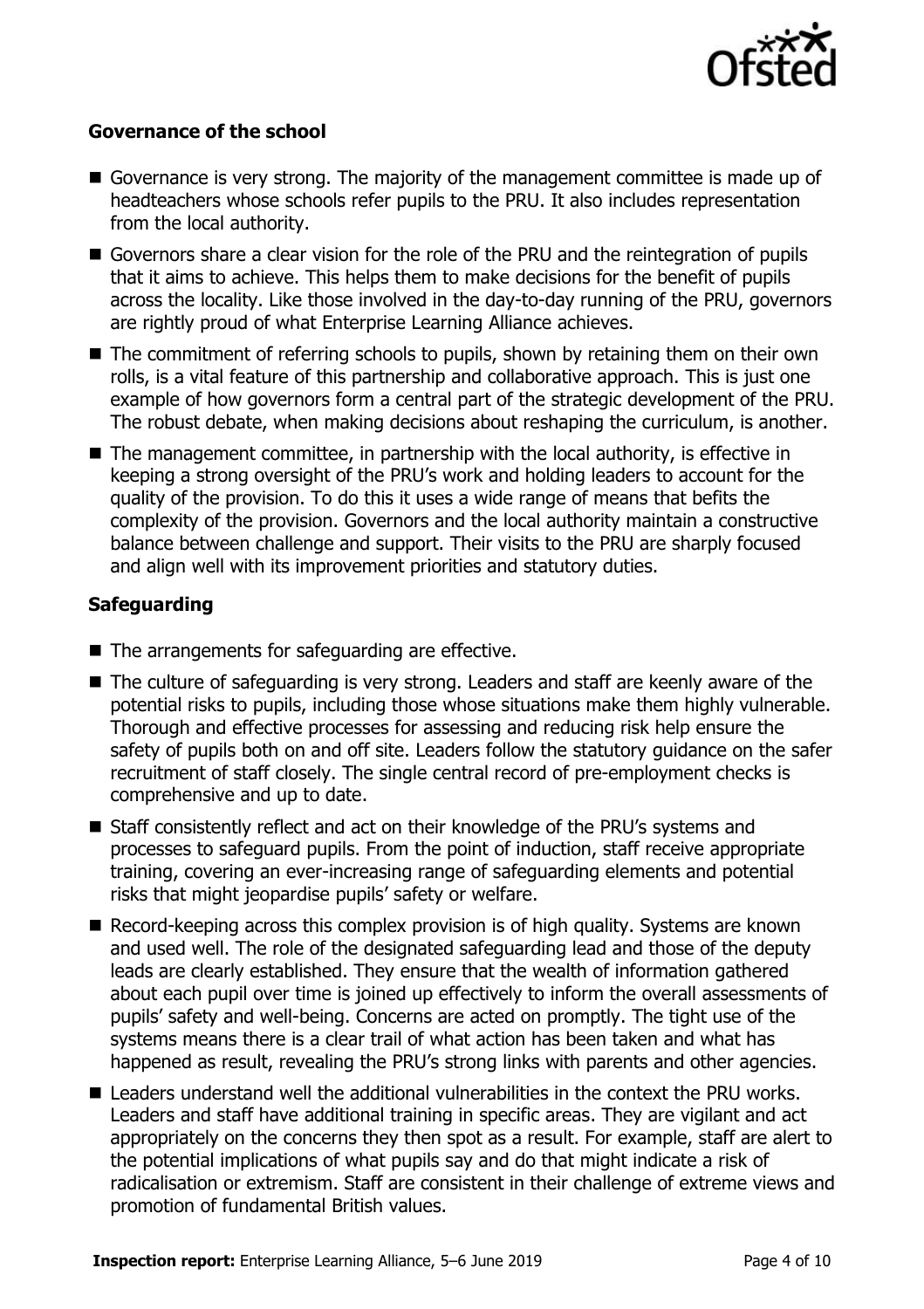

#### **Quality of teaching, learning and assessment Good**

- Teaching is well planned. Teachers' careful preparation enables lessons to get off to a positive start and progress smoothly. Teachers are mindful of the need to capture the interest of the PRU's pupils quickly. They plan suitable tasks for the starts of lessons in order to do this.
- Teachers think carefully about the needs of the specific pupils in each group. In most cases, teachers routinely anticipate where additional support or extension is needed, thinking through the steps to achieve this and executing them well.
- The partnerships formed between teachers and teaching assistants are so strong that they often appear intuitive. Adults typically dovetail seamlessly in lessons. This close teamwork supports both pupils' learning and behaviour. Teachers and teaching assistants alike mostly exhibit strong subject knowledge. They encourage pupils to learn from their mistakes, rather than providing them instantly with the answers.
- Very well-established routines, adults' high expectations and timely reminders, and effective strategies to correct unwanted behaviour, all contribute to the positive atmosphere. As a result, learning can take place. Teachers' relationships with pupils are suitably firm but relaxed and respectful. This calm, focused approach encourages pupils to be positive and to focus on their work.
- Teachers draw effectively on pupils' prior learning to help them understand and make links in their learning. Teachers plan appropriate tasks to enable pupils to progress. Their explanations and demonstrations are clear and precise. Links between subjects are sometimes used well to consolidate learning in literacy and numeracy.
- Where the focus is most sharply on the intended learning rather than the task, teachers promote pupils' recall of prior learning well. Occasionally, adults place too much focus on the task itself so the intended learning is unclear or becomes lost. Some teachers are not fully adept at meeting pupils' different needs. Where some or all of these factors exist, pupils sometimes opt out of tasks, take time out of the lesson or do not attend at all.

#### **Personal development, behaviour and welfare <b>Cood**

#### **Personal development and welfare**

- The school's work to promote pupils' personal development and welfare is good.
- Relationships between pupils and with adults are very positive. They are warm but respectful. When willing and able to engage in lessons, pupils take pride in the quality of their written work.
- The personal, social, health and economic (PSHE) curriculum provides pupils with suitable opportunities to develop their social and communication skills. It is aimed at better preparing them for future career paths and effective citizenship. A wide variety of units cover important topics, from diversity and prejudice to applying for jobs and sexual health.
- Pupils say that they feel safe when attending the PRU. They know who to go to should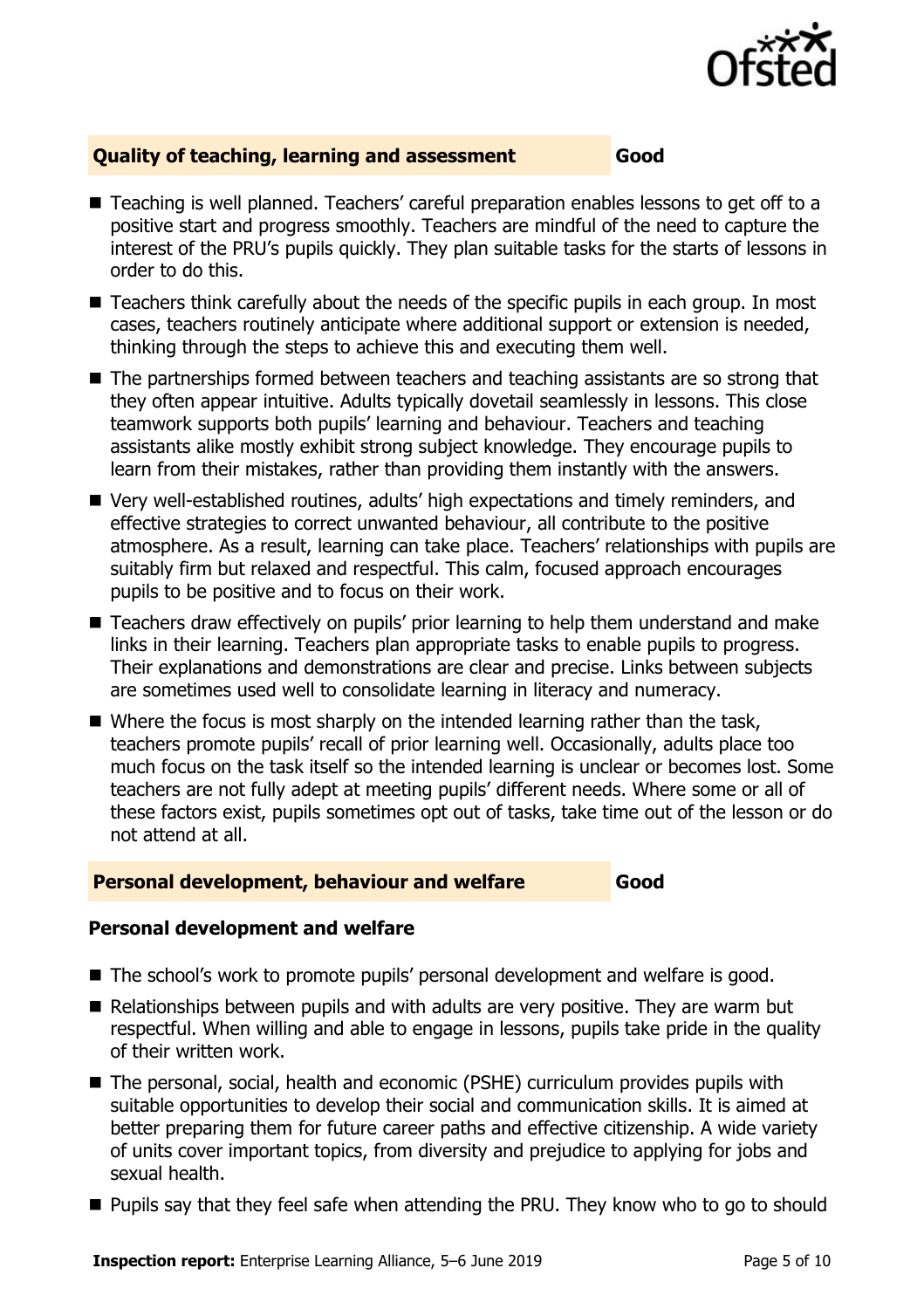

they need support and are confident that they will receive it. Important e-safety teaching is included in the PSHE curriculum and both pupils and staff are mindful of the key messages.

- **Pupils are able to reflect on similarities and differences between cultures, outlooks and** faiths. They are very confident that teachers always pick up and tackle issues such as racism and homophobia. Even though pupils report that some peers do not consistently moderate their views or behaviour as a result of adults' interventions, they are satisfied that staff never give up challenging discrimination and reinforcing messages of tolerance and inclusion.
- The PRU's work to prevent and tackle bullying is very successful. It has earned the confidence of pupils, parents and staff alike. Bullying records show infrequent issues across all sites. Any bullying concerns that do arise are investigated thoroughly and tackled to resolution.
- Careers advice and guidance have been significantly strengthened for Year 11 pupils. They are also improving, more recently, for Year 10 pupils. The PRU has forged closer links with colleges to support smoother transition. This has been supplemented with better links with a bigger range of providers to introduce possibilities to pupils such as apprenticeships, training and other options. Although the PSHE programme covers various elements linked with careers for younger pupils, it is less well developed. It does not always help younger pupils to develop the sense of purpose, ambition or aspiration that it could.

#### **Behaviour**

- $\blacksquare$  The behaviour of pupils is good.
- The PRU's behaviour policy, procedures and strategies are clear, consistent and systematic. They are effective in both encouraging positive conduct and attitudes, and tackling unwanted behaviour. Staff use systems effectively to identify the triggers for undesirable behaviour, predict when this may occur, and plan successful avoidance strategies and responses.
- **Pupils and staff have mostly positive views about standards of behaviour. Lessons are** typically calm, purposeful occasions. Suitable strategies are in place to prevent the behaviour of individuals disrupting the learning of others. Where pupils are struggling to apply themselves to the task in hand, adults' patient but determined approach and relentless focus on the work, rather than the distracting behaviour, often pays off.
- **Pupils'** conduct and behaviour during the lunchtime and transition times are mostly orderly and controlled. Pupils' occasional bad language is not tolerated and always challenged by adults.
- While pupils typically get into much better habits while attending the PRU, overall, they still do not come to school often enough. There are individual examples of phenomenal improvements in attendance, but this remains a very mixed picture, varying from pupil to pupil. This is despite the considerable effort of staff who work closely with those pupils with the poorest attendance and their families. However, not all staff share the same unwavering and very highest expectations of attendance. Sometimes, staff do not delve as deeply as they could into the reasons for pupils' absence in order to identify specific strategies to tackle it.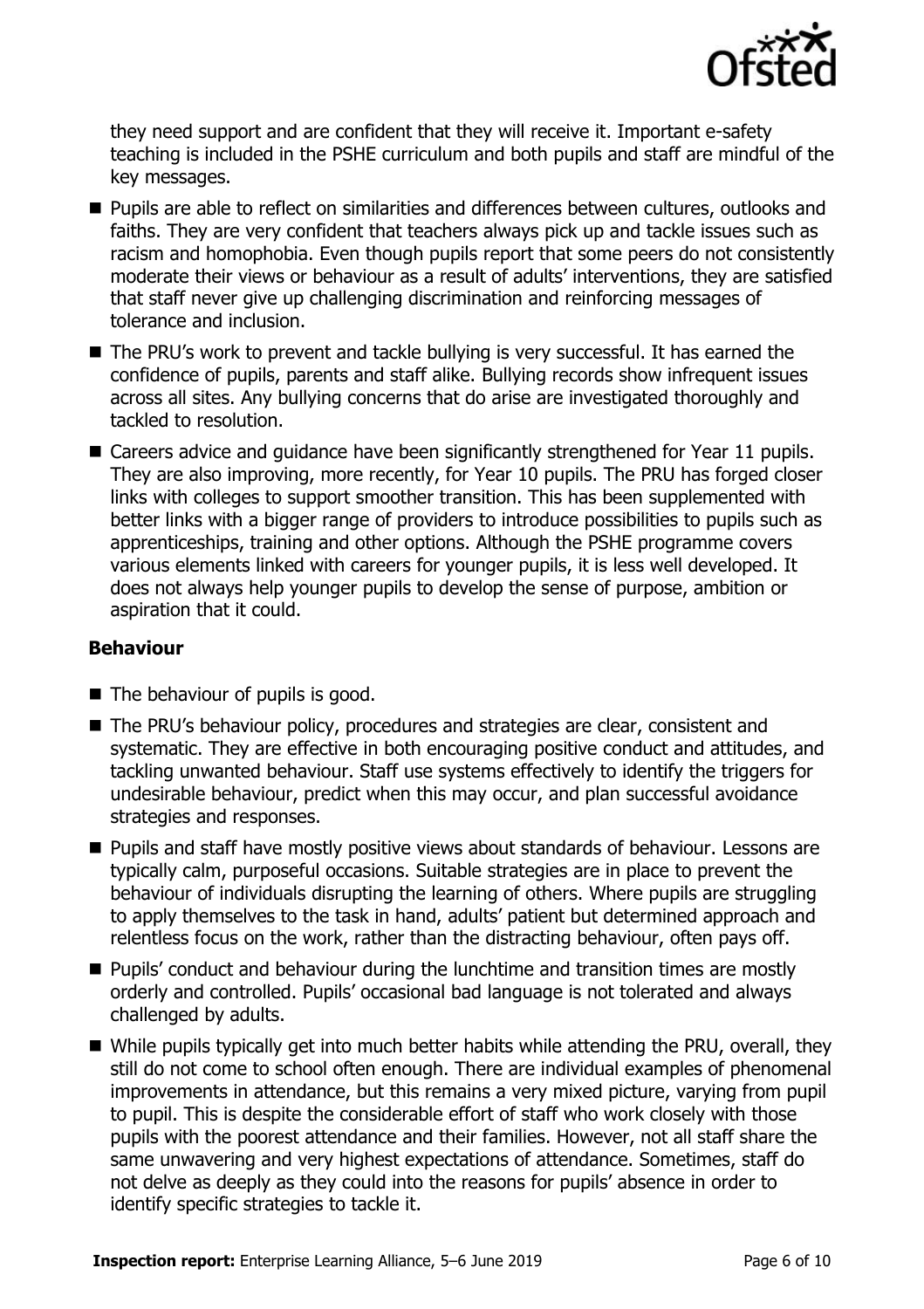

#### **Outcomes for pupils Good Good**

- **Pupils take important steps re-engaging with education. There are examples where the** difference this is likely to make to both their post-16 and future life prospects is significant.
- The vast majority of pupils start with attainment levels on entry that are well below expectations for their ages. They often arrive mid-year. Many pupils are known to, or involved with, external agencies such as social services, the police and youth offending teams. A significant number of pupils have emotional, social or behavioural difficulties that are barriers to their learning. For some pupils, previous negative experiences of school can impact markedly on their attitude towards learning and school generally.
- **Pupils make strong progress in a wide range of subjects, skills and other attributes.** Their progress and improvement are very visible in pupils' books. Outcomes on vocational courses are very positive. Some pupils' artwork has been exhibited locally. Pupils also develop and strengthen their social and communication skills. This includes factors that will increase their employability, for example being punctual, following instructions and being polite.
- Teachers create a safe space where pupils feel able to ask questions or volunteer to read aloud in class. Increasingly, pupils are introduced to and encouraged to read highquality texts. Pupils who need it benefit from additional reading assessments and targeted support, and usually improve their reading ability as a result.
- The proportion of pupils who successfully reintegrate back into mainstream school, particularly at key stage 4, is testament to the PRU's success. Of those who still attend the PRU at the end of Year 11, the proportion not in education, employment or training the following year has improved dramatically. Although it is still higher than the national average, it has reduced by approximately three quarters.
- For some pupils, poor attendance remains a significantly limiting factor, preventing them from fulfilling their potential.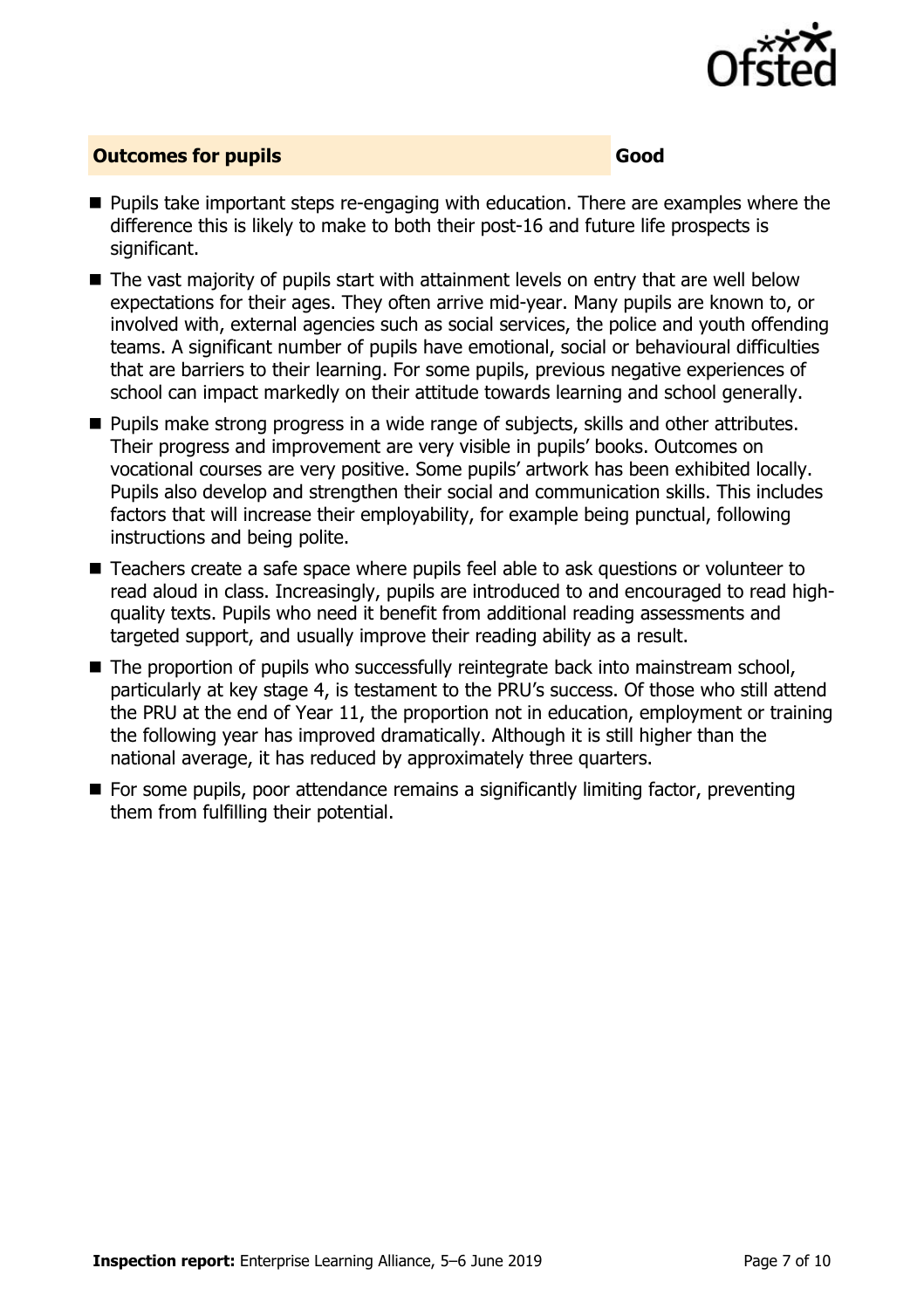

# **School details**

| Unique reference number | 135466   |
|-------------------------|----------|
| Local authority         | Kent     |
| Inspection number       | 10094750 |

This inspection of the school was carried out under section 5 of the Education Act 2005.

| Type of school                      | Pupil referral unit   |
|-------------------------------------|-----------------------|
| School category                     | Pupil referral unit   |
| Age range of pupils                 | 11 to 16              |
| Gender of pupils                    | Mixed                 |
| Number of pupils on the school roll | 133                   |
| Appropriate authority               | Local authority       |
| Chair of the management committee   | <b>Andrew Somers</b>  |
| <b>Executive headteacher</b>        | Micheala Clay         |
| Telephone number                    | 03000 658 500         |
| Website                             | www.ela.kent.sch.uk   |
| <b>Email address</b>                | MClay@ela.kent.sch.uk |
| Date of previous inspection         | 19-20 November 2014   |

#### **Information about this school**

- The Enterprise Learning Alliance is a PRU that consists of five different centres: the Westwood Centre is in Margate; Northwood and Project 15 are in Ramsgate; Southwood is further away in Walmer; and, finally, Dover Skills, is in Whitfield. The number and organisation of these centres have changed over time.
- $\blacksquare$  The executive headteacher, supported by the senior leadership team, oversees provision across all of the centres. Each centre also has its own manager.
- **Pupils referred to the PRU also remain on the roll of the referring school, using a** process of dual registration.
- Around one third of pupils have been identified with SEND.
- A high proportion of pupils are disadvantaged.
- The PRU does not make use of other alternative provision for its pupils.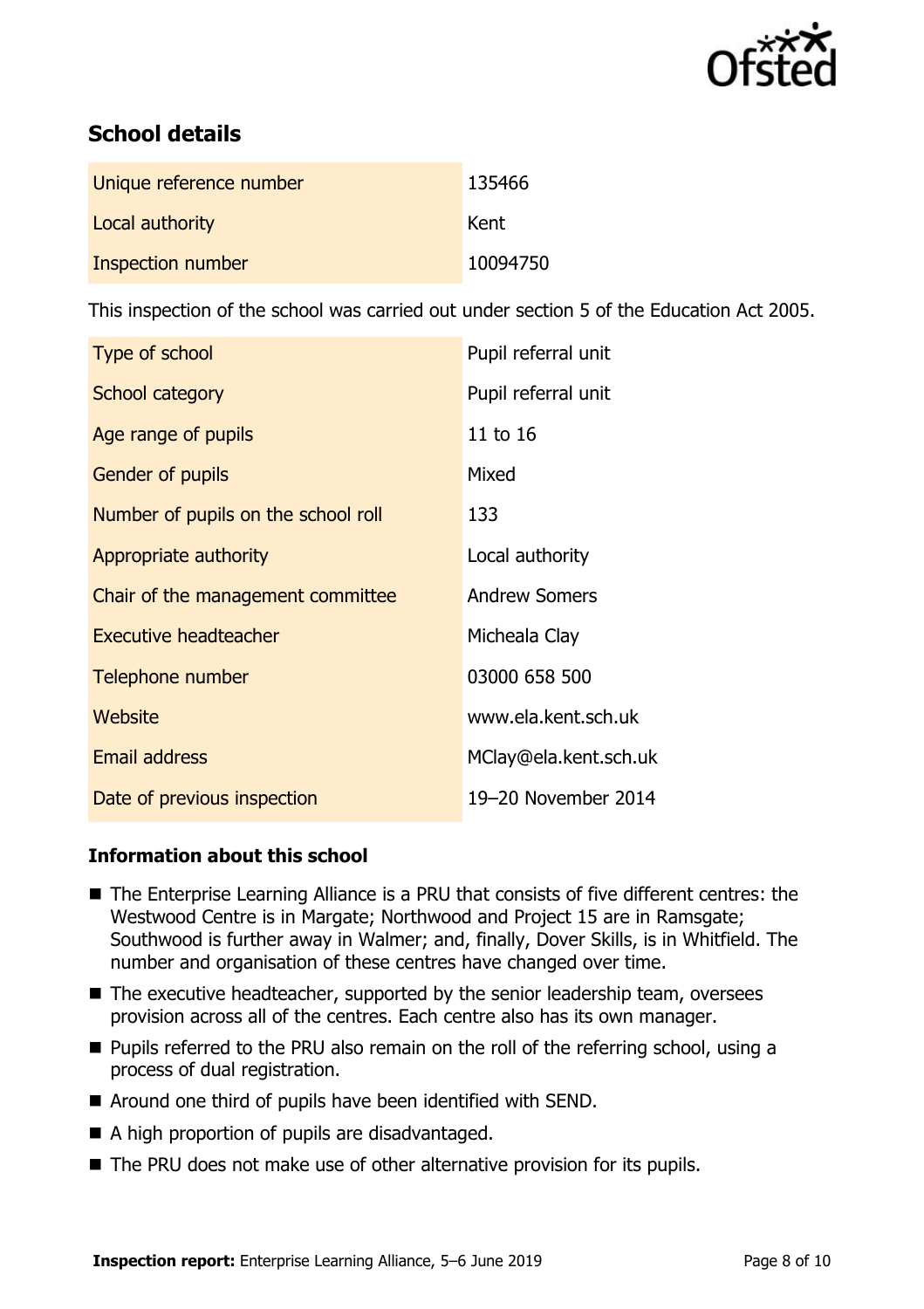

# **Information about this inspection**

- Inspectors visited all five centres to observe them in operation, visit lessons and speak with leaders, staff and pupils. All observations during lessons were carried out with a senior leader.
- The inspection team met with the senior leadership team at different points throughout the inspection. Formal meetings were also held with centre managers, staff, pupils, the management committee and a representative of the local authority.
- The team took account of the views expressed in one response to Ofsted's online survey, Parent View, as well as 27 confidential survey responses from pupils and 48 from staff. Inspectors also noted the points made in a letter to the team from a parent, and several questionnaire responses on paper submitted by parents.
- Inspectors observed during lunchtimes and transition times between lessons.
- While they visited lessons, inspectors took the opportunity to review work in pupils' books. An inspector also scrutinised a range of pupils' work across different subjects.
- The inspection team reviewed a range of the school's documents and records, paving particular attention to those relating to safeguarding.

#### **Inspection team**

| Clive Dunn, lead inspector | Her Majesty's Inspector |
|----------------------------|-------------------------|
| John Bosley                | Ofsted Inspector        |
| <b>Sue Bzikot</b>          | Ofsted Inspector        |